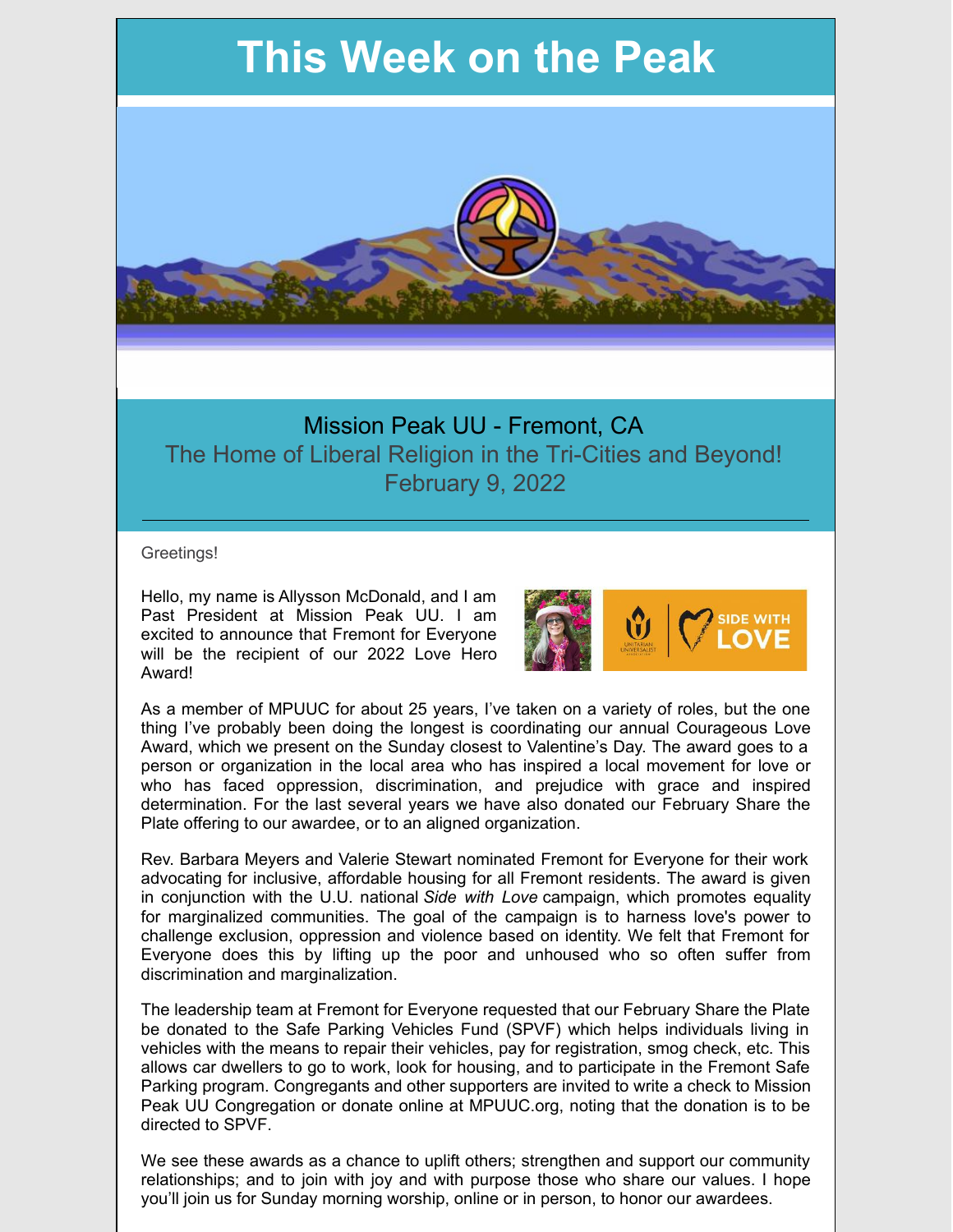Allysson McDonald

## **This Sunday's Service:**

**We have transitioned to hybrid services. See**



## **[mpuuc.org/zoom](http://r20.rs6.net/tn.jsp?f=001lrVp8cJ2zHOyflHykk7zoF174aFv5n56P3LtD1JVGo6KETO6zBYetSRs5aEvFDO-ngYrdZcw3fhckmMxiL0jSnwgAc0fzMgBcQk8qyjiO5eGaSEmurVNnwhw0i9iii_QJPCbUztEnJJc-MjGyz6M4_AsvW5Itrxn2Ba4H9lxKRw=&c=uzAVhLTBhLDtZEaCeuGPQKO-FwoSJlrG7wZs04PQmTHrMhFcZXzXCQ==&ch=Ky6iH1AjA-GtU86VT6mONoEUwPhSuPgHeOn1gYrrK378geVLX1r9NQ==) each week for how to attend services.**

## **What Does a Fremont For Everyone Look Like?**

Every idea that offers hope to the hurting, requires courage. It takes courage to think out of the box - courage to go beyond the problem and all the reasons it got to be this way... courage to see those in pain... courage to get proximate, accept them and understand how to connect those needs to promises of it being different. Our Recipient for this year's Courageous Love Hero award is Fremont for Everyone. We will have a conversation with them to understand more about how courage can make a difference right where we live.

Rev. Greg Ward will lead the service and assisting will be Worship Associate Shawn Snavley. Worship Host will be Erik Alm. Jay and Jessica Steele will provide our music.

## **Whether you are attending services in Cole Hall or remotely you can donate money and/or fulfill your pledge in the 3 ways shown below:**

Mail check to

Mission Peak Unitarian Universalist Congregation P.O. Box 545 Fremont, CA 94537-0545 (If you use Bill Pay with your bank, you could use them to mail the check)

Drop envelope with check or cash in Mission Peak UU mail slot addressed to: Mission Peak Unitarian Universalist Congregation We will be collecting this once per week.

Pay on line at **<https://mpuuc.org/contact-us/donate/>** with credit or debit card. Note we use PayPal for this and they charge us around 3%.

**If you are attending services in Cole Hall we will provide envelopes so you can donate money by placing checks or cash in the office mail slot.**

## **Share the Plate! Funding Drive for Safe Parking Vehicles Fund**

Our Courageous Love Hero - Fremont for Everyone doesn't have non-profit status, so their leadership team selected the Fremont Safe Parking Vehicles Fund as the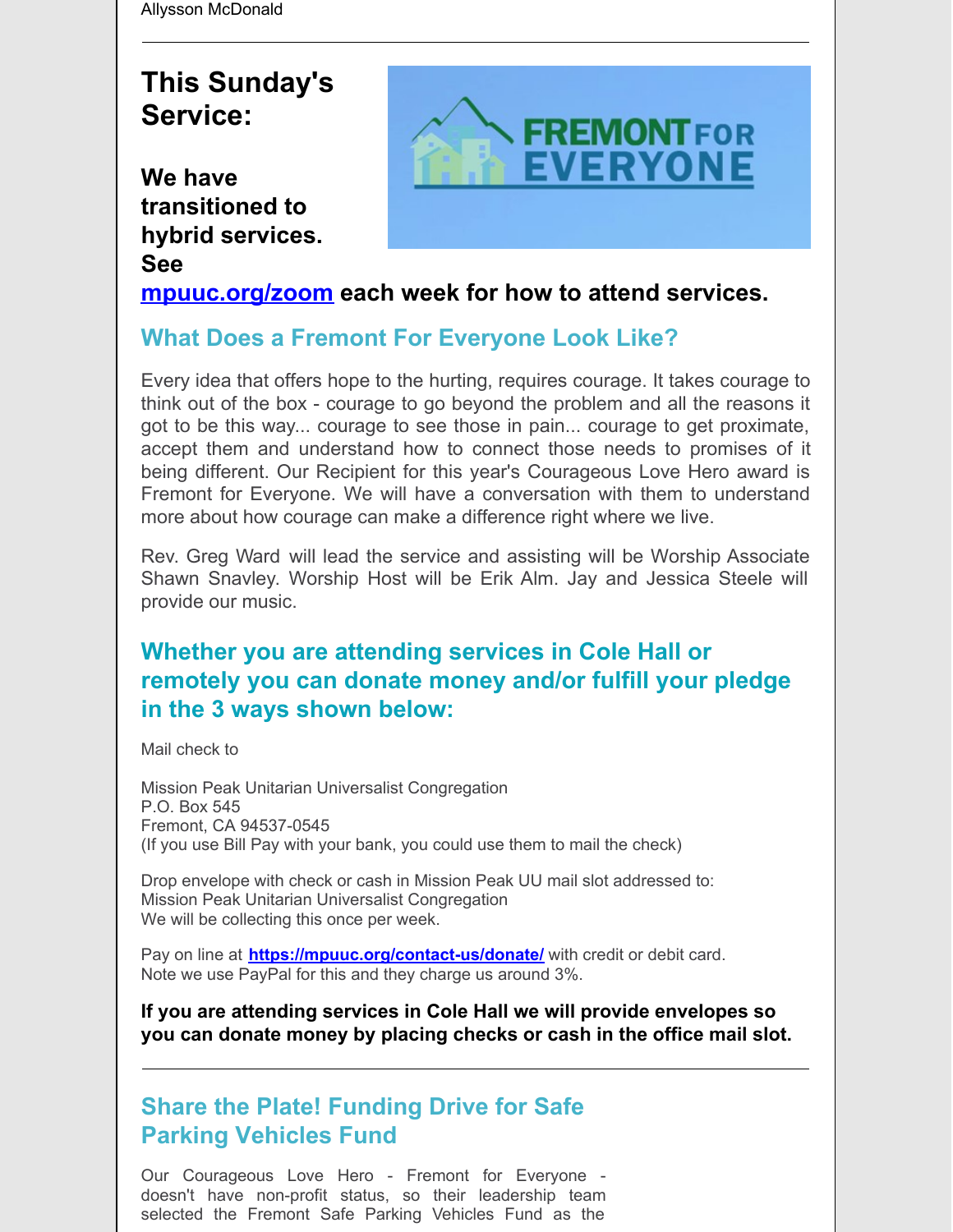recipient of our [monetary](https://www.fremont.gov/3750/Safe-Parking-Strategy) donation. The Fremont **Safe Parking Host Site Pilot Program**, launched on January 31, 2022, is designed as a safe, transitional space for individuals living in their vehicle. It's a rotational model, with four faith-based organizations across the city hosting individuals or couples on their site for one month before rotating to the next site. Volunteers staff the check-in and check-out process in the evenings and mornings, fostering a community for our unsheltered neighbors. The pilot program currently has



capacity for 15 passenger vehicles. **The Safe Parking Vehicles Fund**, run by the City of Fremont, helps individuals living in vehicles with the means to repair their vehicles, pay for registration, smog check, etc. This allows car dwellers to go to work, look for housing, and to participate in the Fremont Safe Parking program.

*Please donate generously if you are able, in one of these ways:*

Write a check to MPUUC with "SPVF" in the memo line and mail to:

Mission Peak Unitarian Universalist Congregation P.O. Box 545,Fremont, CA 94537-0545 (If you use Bill Pay with your bank, you could use them to mail the check)

Drop an envelope with a check (with "SPVF" on the memo line) or cash (with a note stating "For SPVF") in our mail slot addressed to: Mission Peak Unitarian Universalist **Congregation** 

Pay online at **<https://mpuuc.org/contact-us/donate/>** with credit or debit card. Choose "Special" as the donation type. Please state "For SPVF" in the message. Note we use PayPal for this, and they charge us around 3%

## **Safety Policy for Hybrid Services in Cole Hall**

Because of the large surge from Omicron, attending in-person services at Cole Hall is an inherently risky activity, both for the attendees and for the people they have contact with throughout the week. If you are OK with that risk we welcome you. We are blessed to be able to offer an excellent virtual worship experience, and encourage anyone concerned about COVID-19 risk to take advantage of that.

We provide three ways to attend the service — via Zoom, sitting inside Cole Hall, or sitting on the patio outside Cole Hall. Our worship leaders will either be inside Cole Hall or use Zoom to connect to the service in Cole Hall

Attendees should be masked inside and outside of Cole Hall during the service. **We encourage people to wear N95 (or equivalent) or surgical masks which are more effective than cloth masks. We encourage people to only come inside Cole Hall if recently vaccinated or boosted.** Because it is apparent that vaccinated people can still spread the disease to others, we strongly encourage those in contact with unvaccinated or immunocompromised people to attend services outside or via Zoom.

#### **Where to get Masks:**

Cloth masks offer significantly less protection than surgical, N95, and KN95 masks. Now that these masks are widely available, the Covid-19 response team strongly recommends acquiring and using masks with higher levels of protection. Below are two sources of quality masks:

<https://bonafidemasks.com/powecom-kn95/> - KN95 has ear loops, from US distributor <https://shop.projectn95.org/> - Many different choices of N95 and KN95 masks

Contact Steve Wallcave with any questions about our [Covid-19](https://mpuuc.org/about-us/congregational-documents/) safety policies.

### **Midweek Discussion Group**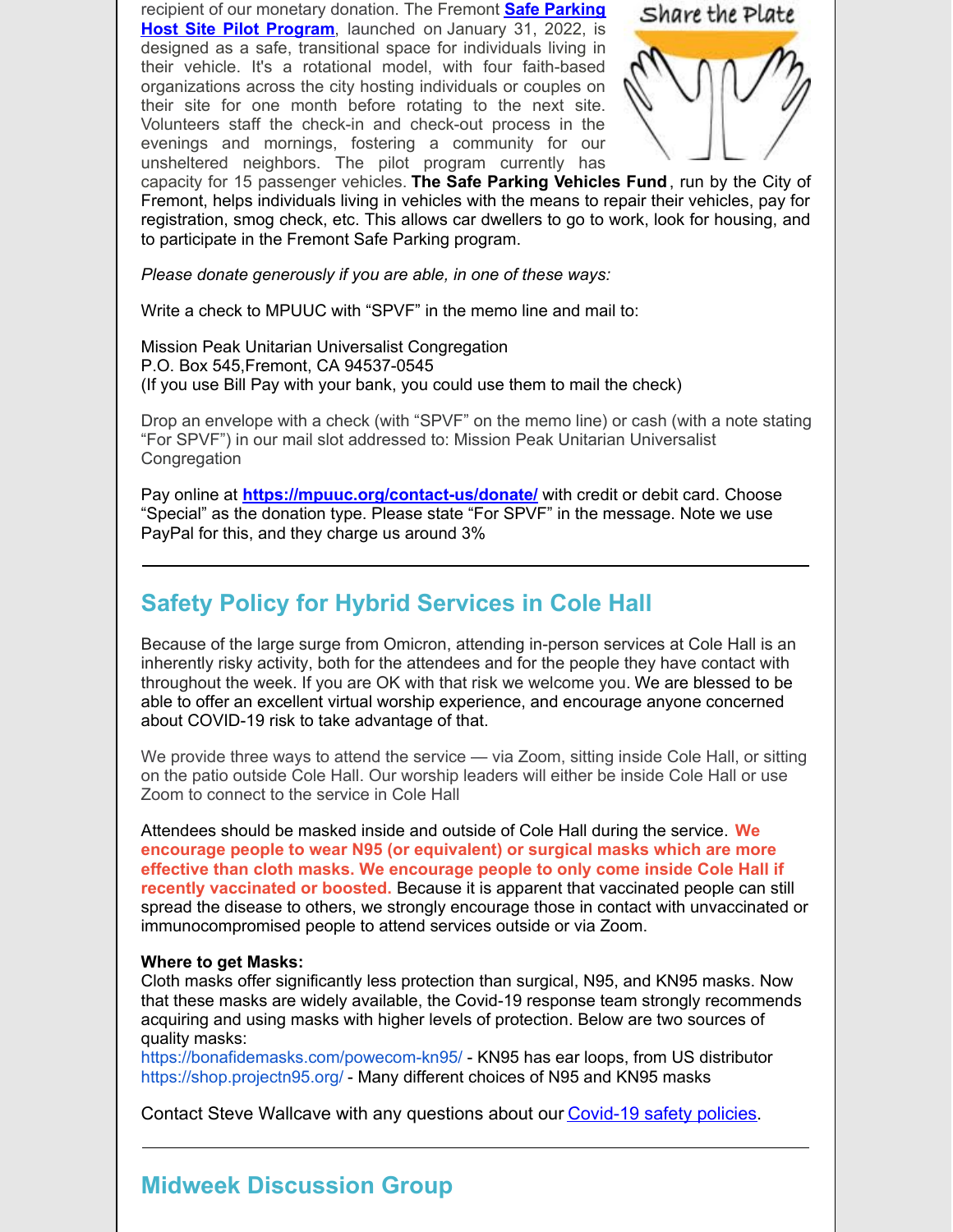The Minister's Midweek Discussion Group meets on Thursdays at 10:00 a.m. This week's discussion will be about the power of love to change the world. How has Love fueled social movements? How does its presence or absence affect change in general? In particular, how does the presence or absence of Love affect 'othering'? The link to the conversation can be found if you **[Press](https://us02web.zoom.us/j/85171863480?pwd=SGlFMExoR2gxM2pSSnRYSFhzT3l3Zz09#success) here** Next week's discussion will be about how to show and share your love. If you only had 30 days to Love, what would you do to share the love you have in you?



## **CIRCLE OF LIFE**

This is a new section of Week on the Peak from your Encouragement Committee. Each week, we will post those sharings during Sunday's Joys and Concerns that we were given permission to share. We encourage you to follow what is on the hearts of your fellow members and reach out on occasion to celebrate and console those you care about. Here's the **Joys and [Concerns](https://docs.google.com/document/d/1_v7Ifc-FfM7AFuL2dNdpz9Ll9_jwQ9vH/edit)** for the 1st week in February. If you would like your joy or

concern to appear in the Wheel of Life, contact the Encouragement Committee at **[ecteam@mpuuc.org](mailto:ecteam@mpuuc.org)**.

## **Project HomeKey**

On January 27, 2022, the City submitted a Homekey application to the State for a \$40.2 million grant to purchase a motel and convert it to an affordable housing apartment complex for acutely low-income residents, which includes most homeless individuals or those at risk of becoming homeless. If awarded, the funding will be used to convert the Motel 6 located at 46101 Research Ave. in Fremont to 156 units of affordable housing. The State is expected to announce their funding



decision next month. The Homekey application was submitted after the Fremont City Council voted unanimously to apply for the funding and, if awarded, use it for the Motel 6 site.

To provide more information to the community about the possible Homekey affordable housing project, the City has prepared a Frequently Asked Questions (FAQs) document available at **[Fremont.gov/HomekeyFAQs](http://www.fremont.gov/HomekeyFAQs)**. This document will be helpful for community members who have questions about the project or want more information.

The City has also created a project webpage available at **[Fremont.gov/HomekeyProject](http://www.fremont.gov/HomekeyProject)**. This webpage will be updated as information becomes available, including a Chinese language FAQs document coming soon. Project updates can also be received by email by subscribing to the City's **[Homelessness](https://www.fremont.gov/list.aspx?ListID=356) Interest List**.

## **JUSTICE CORNER**

### **CLIMATE JUSTICE**

**As week 4 of 30 Days of**

**Love** [begins,](https://click.everyaction.com/k/41483791/329011359/-577275687?nvep=ew0KICAiVGVuYW50VXJpIjogIm5ncHZhbjovL3Zhbi9FQS9FQTAwNS8xLzc5MDg1IiwNCiAgIkRpc3RyaWJ1dGlvblVuaXF1ZUlkIjogImMxZWU2N2M3LTU1ODctZWMxMS05NGY2LTI4MTg3OGI4NTExMCIsDQogICJFbWFpbEFkZHJlc3MiOiAia2FiYXluZUBnbWFpbC5jb20iDQp9&hmac=MMY1aVy6ezCEBtuS660HKGjAY7JA-HVpKE5qQWS-_0Y=&emci=f4381d11-1a85-ec11-94f6-281878b85110&emdi=c1ee67c7-5587-ec11-94f6-281878b85110&ceid=9869968) I'm thrilled to introduce myself to you. I'm Rachel Myslivy, Climate



Justice Organizer for the UUA's Side With Love Organizing Strategy Team.

Throughout this last week of 30 Days of Love, we encourage you to listen, learn, reflect,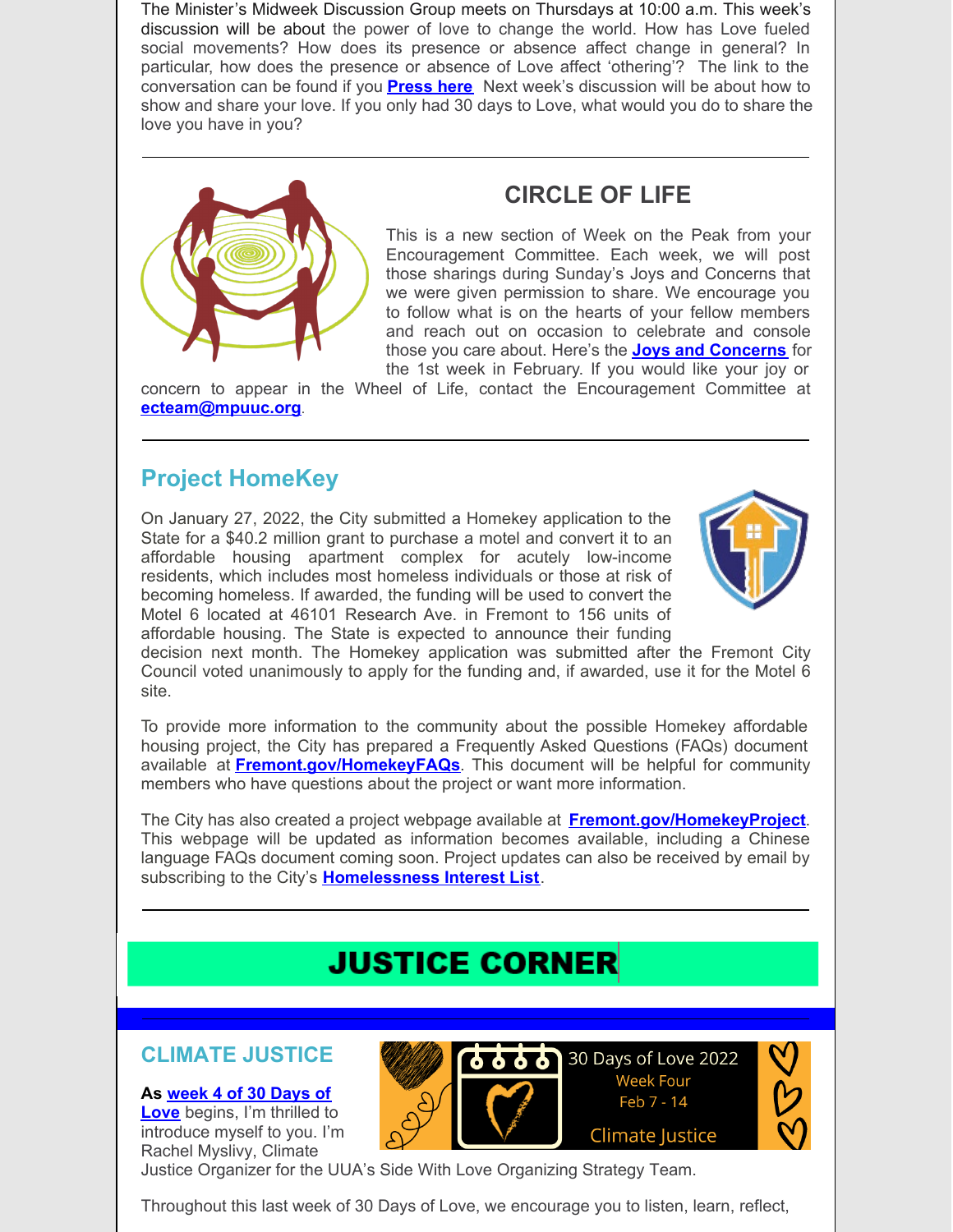and take actions through the lens of climate justice to shape a more just and equitable future for all.

- Join our **political [education](https://click.everyaction.com/k/41483792/329011360/-1464691527?nvep=ew0KICAiVGVuYW50VXJpIjogIm5ncHZhbjovL3Zhbi9FQS9FQTAwNS8xLzc5MDg1IiwNCiAgIkRpc3RyaWJ1dGlvblVuaXF1ZUlkIjogImMxZWU2N2M3LTU1ODctZWMxMS05NGY2LTI4MTg3OGI4NTExMCIsDQogICJFbWFpbEFkZHJlc3MiOiAia2FiYXluZUBnbWFpbC5jb20iDQp9&hmac=MMY1aVy6ezCEBtuS660HKGjAY7JA-HVpKE5qQWS-_0Y=&emci=f4381d11-1a85-ec11-94f6-281878b85110&emdi=c1ee67c7-5587-ec11-94f6-281878b85110&ceid=9869968) webinar E Ala E! The Red Road to DC Totem Pole Journey Mural**. Indigenous sovereignty is critical to Climate Justice, and The Red Road to DC journey and corresponding mural emphasize the need to protect gravely imperiled Native American sacred sites, lands, and waters across the United States.
- Join UU Ministry for Earth and Side With Love for a **live concert with Emma's [Revolution](https://click.everyaction.com/k/41483794/329011361/-427419276?nvep=ew0KICAiVGVuYW50VXJpIjogIm5ncHZhbjovL3Zhbi9FQS9FQTAwNS8xLzc5MDg1IiwNCiAgIkRpc3RyaWJ1dGlvblVuaXF1ZUlkIjogImMxZWU2N2M3LTU1ODctZWMxMS05NGY2LTI4MTg3OGI4NTExMCIsDQogICJFbWFpbEFkZHJlc3MiOiAia2FiYXluZUBnbWFpbC5jb20iDQp9&hmac=MMY1aVy6ezCEBtuS660HKGjAY7JA-HVpKE5qQWS-_0Y=&emci=f4381d11-1a85-ec11-94f6-281878b85110&emdi=c1ee67c7-5587-ec11-94f6-281878b85110&ceid=9869968)**.
- Explore our **on-demand [multigenerational](https://click.everyaction.com/k/41483795/329011362/-577275687?nvep=ew0KICAiVGVuYW50VXJpIjogIm5ncHZhbjovL3Zhbi9FQS9FQTAwNS8xLzc5MDg1IiwNCiAgIkRpc3RyaWJ1dGlvblVuaXF1ZUlkIjogImMxZWU2N2M3LTU1ODctZWMxMS05NGY2LTI4MTg3OGI4NTExMCIsDQogICJFbWFpbEFkZHJlc3MiOiAia2FiYXluZUBnbWFpbC5jb20iDQp9&hmac=MMY1aVy6ezCEBtuS660HKGjAY7JA-HVpKE5qQWS-_0Y=&emci=f4381d11-1a85-ec11-94f6-281878b85110&emdi=c1ee67c7-5587-ec11-94f6-281878b85110&ceid=9869968) resources** and invitations to Read, Watch, Act, Listen, and Worship.
- Take part in our **individual and [congregational](https://click.everyaction.com/k/41483797/329011363/209951073?nvep=ew0KICAiVGVuYW50VXJpIjogIm5ncHZhbjovL3Zhbi9FQS9FQTAwNS8xLzc5MDg1IiwNCiAgIkRpc3RyaWJ1dGlvblVuaXF1ZUlkIjogImMxZWU2N2M3LTU1ODctZWMxMS05NGY2LTI4MTg3OGI4NTExMCIsDQogICJFbWFpbEFkZHJlc3MiOiAia2FiYXluZUBnbWFpbC5jb20iDQp9&hmac=MMY1aVy6ezCEBtuS660HKGjAY7JA-HVpKE5qQWS-_0Y=&emci=f4381d11-1a85-ec11-94f6-281878b85110&emdi=c1ee67c7-5587-ec11-94f6-281878b85110&ceid=9869968) actions** for climate justice
- And as always, we will be offering our weekly Chalice Lighting (Monday), Meditation (Wednesday), and **Friday Songs of Joy: [Embodied](https://click.everyaction.com/k/41483798/329011364/128321641?nvep=ew0KICAiVGVuYW50VXJpIjogIm5ncHZhbjovL3Zhbi9FQS9FQTAwNS8xLzc5MDg1IiwNCiAgIkRpc3RyaWJ1dGlvblVuaXF1ZUlkIjogImMxZWU2N2M3LTU1ODctZWMxMS05NGY2LTI4MTg3OGI4NTExMCIsDQogICJFbWFpbEFkZHJlc3MiOiAia2FiYXluZUBnbWFpbC5jb20iDQp9&hmac=MMY1aVy6ezCEBtuS660HKGjAY7JA-HVpKE5qQWS-_0Y=&emci=f4381d11-1a85-ec11-94f6-281878b85110&emdi=c1ee67c7-5587-ec11-94f6-281878b85110&ceid=9869968) Practice**.

We have the **Order of [Service](https://click.everyaction.com/k/41483799/329011365/1011762745?nvep=ew0KICAiVGVuYW50VXJpIjogIm5ncHZhbjovL3Zhbi9FQS9FQTAwNS8xLzc5MDg1IiwNCiAgIkRpc3RyaWJ1dGlvblVuaXF1ZUlkIjogImMxZWU2N2M3LTU1ODctZWMxMS05NGY2LTI4MTg3OGI4NTExMCIsDQogICJFbWFpbEFkZHJlc3MiOiAia2FiYXluZUBnbWFpbC5jb20iDQp9&hmac=MMY1aVy6ezCEBtuS660HKGjAY7JA-HVpKE5qQWS-_0Y=&emci=f4381d11-1a85-ec11-94f6-281878b85110&emdi=c1ee67c7-5587-ec11-94f6-281878b85110&ceid=9869968)** posted for this year's Side With Love Sunday, and will have the entire service available on February 7.

## **Anti-Racism Anti-Oppression Committee (ARO) Recommendations**

### **Devastating Dereliction of Duty**

What is most tragic in the Senate's failure to clear the way for the *Freedom to Vote: John R. Lewis Act* is what's going on at the state level.

In 2021, nineteen states passed more than 34 laws undermining the freedom to



vote. These anti-voter laws narrow eligibility by purging voters from the rolls and enacting strict voter ID requirements. They restrict access by limiting early voting options and reducing the number of polling places in predominantly Black, Brown, and Native communities. They increase the prospects of election sabotage by allowing trusted election officials to be replaced with partisan actors, therefore, increasing the chance that every vote won't be respected or consequently counted properly.

The cost of this Senate inaction and dereliction of duty represents a real and present danger for our individual liberty to partake in our own political destiny. For example, last year, Texas moved quickly to enact new anti-voter laws, placing its legislature at the center of the controversy. So much so, that state lawmakers came to Washington D.C. to explain what was happening to their federal counterparts. A year later, residents are experiencing the results. **Up to half of the [vote-by-mail](https://default.salsalabs.org/T051cdadd-7bac-4133-a2e5-a296fb9d41b1/96559c64-c56e-47f6-bedf-2fd0b9672c9c) applications are being rejected** in some counties because of the new restrictions.

To learn more about the Texas experience, its implications for all of us, join UUSJ on **[February](https://default.salsalabs.org/T898e9939-f93a-4ed0-b7cd-87267ce7202b/96559c64-c56e-47f6-bedf-2fd0b9672c9c) 17th** when we host the "**State Of Our U.S. Democracy: A UU View From The Texas Legislature," with Texas State Representative Donna Howard, D-48 (Austin).**

#### **[Read](https://default.salsalabs.org/T6bf35c38-1dc3-48f6-87ae-04b1fe9b9afe/96559c64-c56e-47f6-bedf-2fd0b9672c9c) More**

## **8th Principle Learning**

### **8th Principal Learning Community ZOOM Meeting**

**When: Feb 9, 2022.** Remember that this meeting is planned in two parts. You can attend either one or both parts.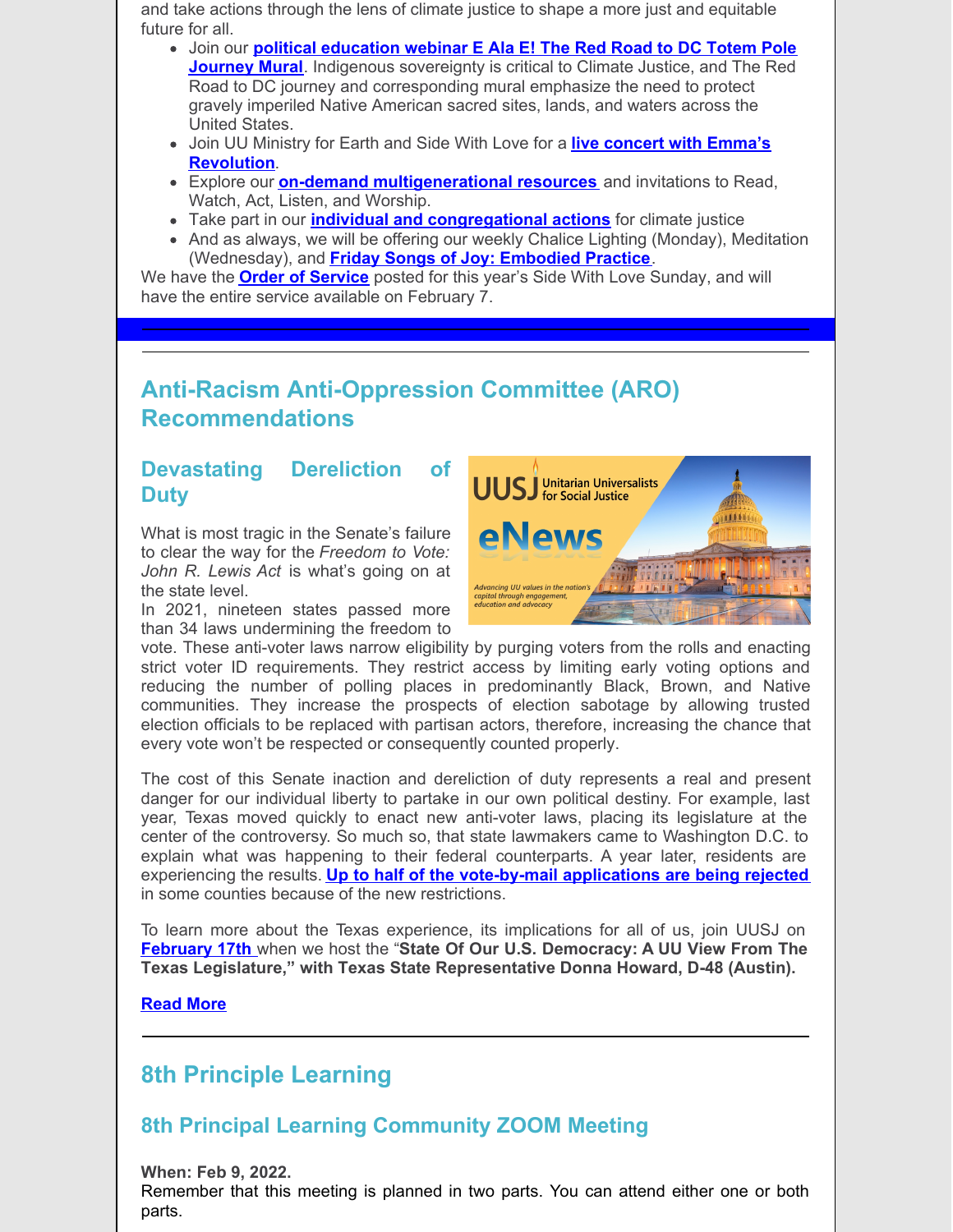Times are in Eastern Time Zone. Please adjust according to your location.

7:00-7:50 PM

Adopting the 8th Principle: **Dealing with challenges in your congregation**

8-9:30 PM

**A Date with Possibility**

We can look at the 8th Principle as a call to spiritual and cultural transformation. We can look at the 8th Principle as an invitation from Unitarian Universalists to people who are seeking or interested in a progressive spiritual community. What is possible? Where does the 8th Principle potentially take us in the future?

Last month we asked ourselves to share the 8th Principle with young people in our families. On February 9 th, **Paula Cole Jones will give us a glimpse into a window of possibility as she discusses the 8th Principle with David Cole and Sie Lyons**. Neither David nor Sie are Unitarian Universalists, but they are inspired by the work that we are doing. Come and listen to the impact of our work. What happens when we share what we are up to?

**PLEASE CONTACT Kathi Bayne or Barbara Myers to register for this and future meetings.**

**Will you join us to [sharpen](https://click.everyaction.com/k/41572396/329407313/-622214233?nvep=ew0KICAiVGVuYW50VXJpIjogIm5ncHZhbjovL3Zhbi9FQS9FQTAwNS8xLzc5MDg1IiwNCiAgIkRpc3RyaWJ1dGlvblVuaXF1ZUlkIjogImI0ZTNjNjRiLTJkODktZWMxMS1hNTA3LTI4MTg3OGI4M2Q4YSIsDQogICJFbWFpbEFkZHJlc3MiOiAiYWxseXNzb25tY2RvbmFsZEBnbWFpbC5jb20iDQp9&hmac=5E2xSgdIO2gXVynelmmYNlJkLU-4YkSkJeCTnxdXGsc=&emci=c02850d0-fb88-ec11-a507-281878b83d8a&emdi=b4e3c64b-2d89-ec11-a507-281878b83d8a&ceid=2432639) your skills this spring with our Skill Up Spring Series: Action Center 101 Soup to Nuts?**



## **What's a Skill Up?**

This is our monthly series of trainings on organizing skills to help build our UU the Vote and Side with Love Volunteer Squads and help YOU build stronger teams in your congregation and community. We'll start the session with some spiritual fun and then launch into our training. This is also a chance to find out how to get more involved as a Side with Love volunteer and meet members of the Volunteer Squads.

**[Sign](https://click.everyaction.com/k/41572398/329407315/-622214233?nvep=ew0KICAiVGVuYW50VXJpIjogIm5ncHZhbjovL3Zhbi9FQS9FQTAwNS8xLzc5MDg1IiwNCiAgIkRpc3RyaWJ1dGlvblVuaXF1ZUlkIjogImI0ZTNjNjRiLTJkODktZWMxMS1hNTA3LTI4MTg3OGI4M2Q4YSIsDQogICJFbWFpbEFkZHJlc3MiOiAiYWxseXNzb25tY2RvbmFsZEBnbWFpbC5jb20iDQp9&hmac=5E2xSgdIO2gXVynelmmYNlJkLU-4YkSkJeCTnxdXGsc=&emci=c02850d0-fb88-ec11-a507-281878b83d8a&emdi=b4e3c64b-2d89-ec11-a507-281878b83d8a&ceid=2432639) up now** to come live, or be the first to get the recordings!

## **Board Briefs**

The next board meeting is on Wednesday, February 9 at 7 p.m.

For complete board minutes or other board info go to the Members Only section of our web site at **[mpuuc.org/about-us/members-only](http://mpuuc.org/about-us/members-only)**



For more details about meetings or questions email **[president@mpuuc.org](mailto:president@mpuuc.org)**

## **Please Join Us For General Assembly 2022!**



**UUA GENERAL ASSEMBLY** MULTIPLATFORM / PORTLAND · 2022

**General Assembly, June 22-26, 2022:** Once again, the Pacific Western Region has the honor of hosting all the participating congregations from across the Association at the **UUA General [Assembly](https://uua874.acemlna.com/lt.php?s=1e0ee60828460e06281ed735200453ad&i=2697A5653A16A83007)** in Portland, Oregon. This will be both an in-person and a virtual